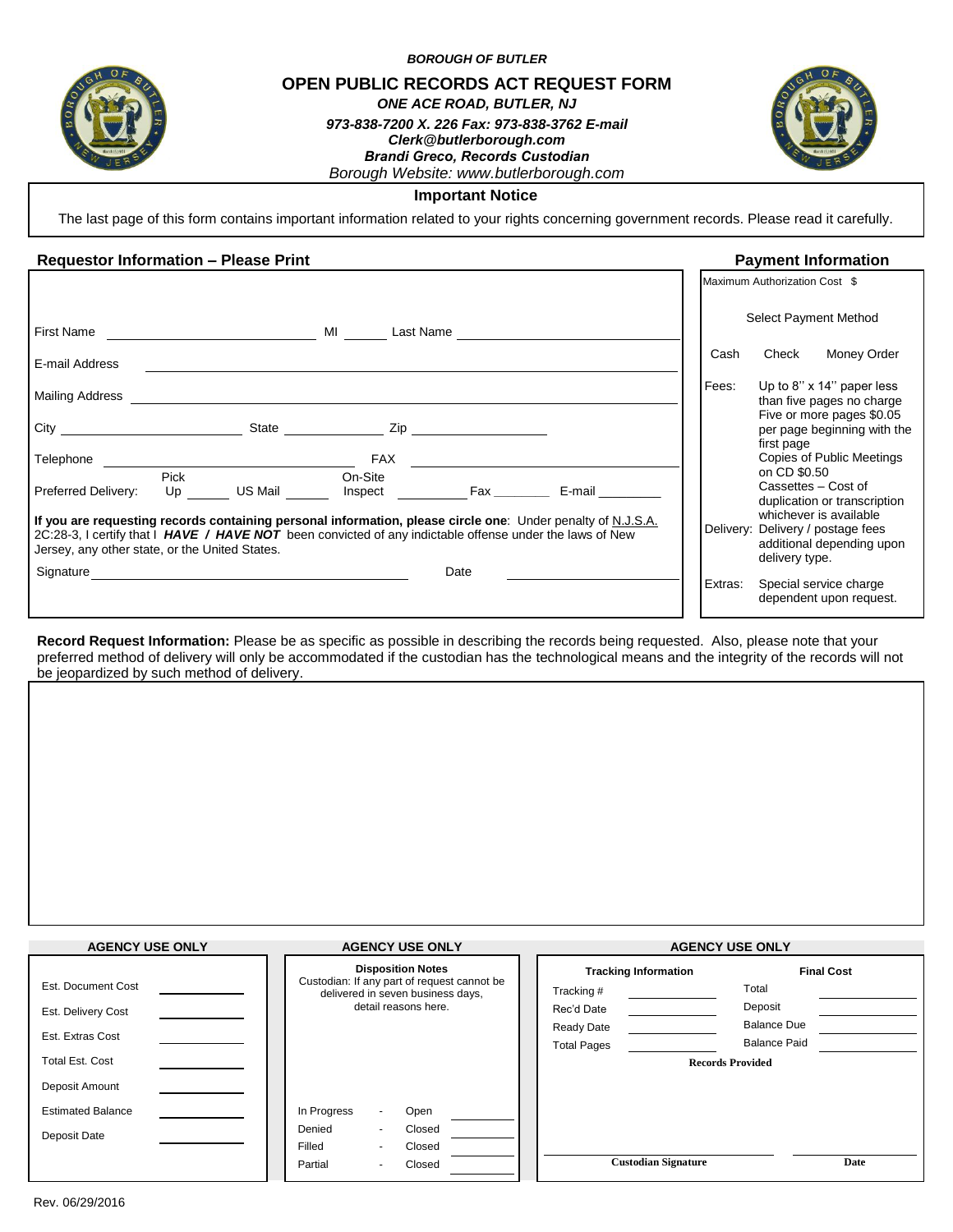## **DEPOSITS**

The custodian may require a deposit against costs for reproducing documents sought through an anonymous request whenever the custodian anticipates that the documents requested will cost in excess of \$5 to reproduce.

Where a special service charge is warranted under OPRA, that amount will be communicated to you as required under the statute. You have the opportunity to review and object to the charge prior to it being incurred. If, however, you approve of the fact and amount of the special service charge, you may be required to pay a deposit or pay in full prior to reproduction of the documents.

### **YOUR REQUEST FOR RECORDS IS DENIED FOR THE FOLLOWING REASON(S):**

(To be completed by the Custodian of Records – check the box of the numbered exemption(s) as they apply to the records requested. If multiple records are requested, be specific as to which exemption(s) apply to each record. **Response is due to requestor as soon as possible, but no later than seven business days**.)

|                    | N.J.S.A. 47:1A-1.1<br>Inter-agency or intra-agency advisory, consultative or deliberative material                                                                                                                                            |
|--------------------|-----------------------------------------------------------------------------------------------------------------------------------------------------------------------------------------------------------------------------------------------|
|                    | Legislative records                                                                                                                                                                                                                           |
|                    | Law enforcement records:                                                                                                                                                                                                                      |
|                    | Medical examiner photos                                                                                                                                                                                                                       |
|                    | Criminal investigatory records (however, N.J.S.A. 47:1A-3.b. lists specific criminal investigatory information which must be                                                                                                                  |
|                    | disclosed)                                                                                                                                                                                                                                    |
|                    | $\Box$ Victims' records                                                                                                                                                                                                                       |
|                    | Trade secrets and proprietary commercial or financial information                                                                                                                                                                             |
| $\Box$<br>П        | Any record within the attorney-client privilege<br>Administrative or technical information regarding computer hardware, software and networks which, if disclosed would jeopardize                                                            |
|                    | computer security                                                                                                                                                                                                                             |
| <b>The Company</b> | Emergency or security information or procedures for any buildings or facility which, if disclosed, would jeopardize security of the                                                                                                           |
|                    | building or facility or persons therein                                                                                                                                                                                                       |
| $\Box$             | Security measures and surveillance techniques which, if disclosed, would create a risk to the safety or persons, property, electronic                                                                                                         |
|                    | data or software                                                                                                                                                                                                                              |
|                    | Information which, if disclosed, would give an advantage to competitors or bidders                                                                                                                                                            |
| $\Box$             | Information generated by or on behalf of public employers or public employees in connection with:                                                                                                                                             |
|                    | Any sexual harassment complaint filed with a public employer                                                                                                                                                                                  |
|                    | Any grievance filed by or against an employee<br>Collective negotiations documents and statements of strategy or negotiating                                                                                                                  |
| $\Box$             | Information that is a communication between a public agency and its insurance carrier, administrative service organization or risk                                                                                                            |
|                    | management office                                                                                                                                                                                                                             |
| $\Box$             | Information that is to be kept confidential pursuant to court order                                                                                                                                                                           |
| $\Box$             | Certificate of honorable discharge issued by the United States government (Form DD-214) filed with a public agency                                                                                                                            |
| $\Box$             | Social security numbers                                                                                                                                                                                                                       |
| $\Box$             | Credit card numbers                                                                                                                                                                                                                           |
| $\Box$             | Unlisted telephone numbers                                                                                                                                                                                                                    |
| $\Box$             | Drivers' license numbers                                                                                                                                                                                                                      |
|                    | Certain records of higher education institutions:<br>Research records                                                                                                                                                                         |
|                    | Questions or scores for exam for employment or academics                                                                                                                                                                                      |
|                    | Charitable contribution information                                                                                                                                                                                                           |
|                    | Rare book collections gifted for limited access                                                                                                                                                                                               |
|                    | Admission applications                                                                                                                                                                                                                        |
|                    | Student records, grievances or disciplinary proceedings revealing a students' identification                                                                                                                                                  |
|                    | Biotechnology trade secrets N.J.S.A. 47:1A-1.2                                                                                                                                                                                                |
| $\Box$<br>$\Box$   | Convicts requesting their victims' records N.J.S.A. 47:1A-2.2<br>Ongoing investigations of non-law enforcement agencies (must prove disclosure is inimical to the public interest) N.J.S.A. 47:1A-3.a.                                        |
| $\Box$             | Public defender records N.J.S.A. 47:1A-5.k.                                                                                                                                                                                                   |
|                    | Upholds exemptions contained in other State or federal statutes and regulations, Executive Orders, Rules of Court, and privileges                                                                                                             |
|                    | created by State Constitution, statute, court rule or judicial case law <b>N.J.S.A.</b> 47:1A-9                                                                                                                                               |
|                    | Personnel and pension records (however, the following information must be disclosed:                                                                                                                                                          |
|                    | An individual's name, title, position, salary, payroll record, length of service, date of separation and the reason for such                                                                                                                  |
|                    | separation, and the amount and type of any pension received                                                                                                                                                                                   |
|                    | When required to be disclosed by another law, when disclosure is essential to the performance of official duties of a person                                                                                                                  |
|                    | duly authorized by this State or the US, or when authorized by an individual in interest                                                                                                                                                      |
|                    | Data contained in information which disclose conformity with specific experiential, educational or medical qualifications<br>required for government employment or for receipt of a public pension, but not including any detailed medical or |

psychological information **N.J.S.A. 47:1A-10**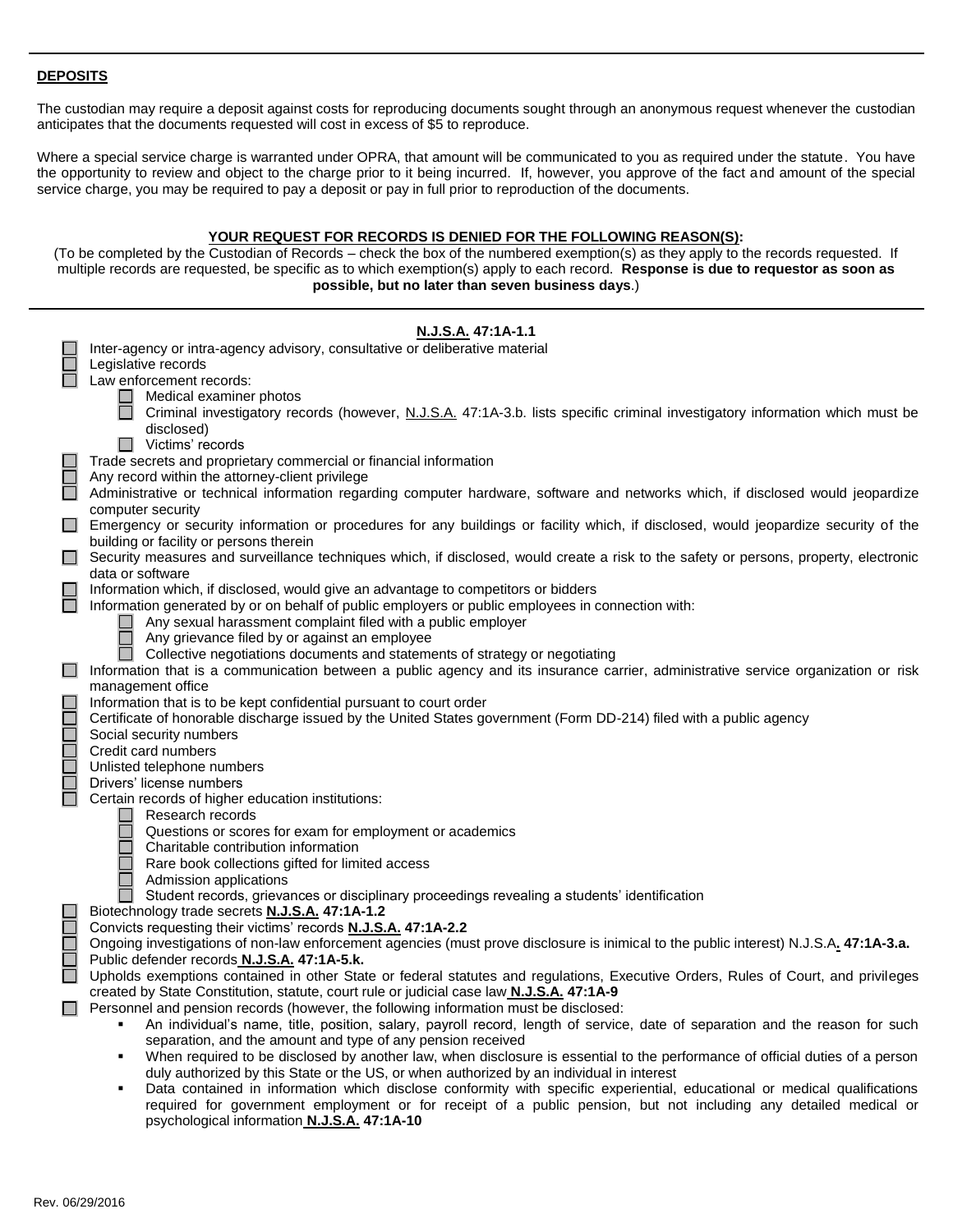## **N.J.S.A. 47:1A-1**

 $\Box$  "a public agency has a responsibility and an obligation to safeguard from public access a citizen's personal information with which it has been entrusted when disclosure thereof would violate the citizen's reasonable expectation of privacy."

Burnett v. County of Bergen, 198 N.J. 408 (2009). Without ambiguity, the court held that the privacy provision "is neither a preface nor a preamble." Rather, "the very language expressed in the privacy clause reveals its substantive nature; it does not offer reasons why OPRA was adopted, as preambles typically do; instead, it focuses on the law's implementation." "Specifically, it imposes an obligation on public agencies to protect against disclosure of personal information which would run contrary to reasonable privacy interests."

### **Executive Order No. 21 (McGreevey 2002)**

- $\Box$ Records where inspection, examination or copying would substantially interfere with the State's ability to protect and defend the State and its citizens against acts of sabotage or terrorism, or which, if disclosed, would materially increase the risk or consequences of potential acts of sabotage or terrorism.
- Records exempted from disclosure by State agencies' proposed rules.  $\Box$

### **Executive Order No. 26 (McGreevey 2002)**

Certain records maintained by the Office of the Governor

- Resumes, applications for employment or other information concerning job applicants while a recruitment search is ongoing
- Records of complaints and investigations undertaken pursuant to the Model Procedures for Internal Complaints Alleging Discrimination, Harassment or Hostile Environments
- Information relating to medical, psychiatric or psychological history, diagnosis, treatment or evaluation
- Information in a personal income or other tax return
- Information describing a natural person's finances, income, assets, liabilities, net worth, bank balances, financial history or activities, or creditworthiness, except as otherwise required by law to be disclosed
- □ Test questions, scoring keys and other examination data pertaining to the administration of an examination for public employment or licensing
- Records in the possession of another department (including NJ Office of Information Technology or State Archives) when those records are made confidential by regulation or EO 9.

#### **Other Exemption(s) contained in a State statute, resolution of either or both House of the Legislature, regulation, Executive Order, Rules of Court, any federal law, federal regulation or federal order pursuant to N.J.S.A. 47:1A-9.a.**

(Please provide detailed information regarding the exemption from disclosure for which you are relying to deny access to government records. If multiple records are requested, be specific as to which exemption(s) apply to each record.)

## **REQUEST FOR RECORDS UNDER THE COMMON LAW**

If, in addition to requesting records under OPRA, you are also requesting the government records under the common law, please check the box below.

A public record under the common law is one required by law to be kept, or necessary to be kept in the discharge of a duty imposed by law, or directed by law to serve as a memorial and evidence of something written, said, or done, or a written memorial made by a public officer authorized to perform that function, or a writing filed in a public office. The elements essential to constitute a public record are that it be a written memorial, that it be made by a public officer, and that the officer be authorized by law to make it.

Yes, I am also requesting the documents under common law.

If the information requested is a "public record" under common law and the requestor has a legally recognized interest in the subject matter contained in the material, then the material must be disclosed if the individual's right of access outweighs the State's interest in preventing disclosure.

\_\_\_\_\_\_\_\_\_\_\_\_\_\_\_\_\_\_\_\_\_\_\_\_\_\_\_\_\_\_\_\_\_\_\_\_\_\_\_\_\_\_\_\_\_\_\_\_\_\_\_\_\_\_\_\_\_\_\_\_\_\_\_\_\_\_\_\_\_\_\_\_\_\_\_\_\_\_\_\_\_\_\_\_\_\_\_\_\_\_\_\_\_\_\_\_\_\_\_\_\_\_\_\_\_\_\_\_\_\_\_\_\_ \_\_\_\_\_\_\_\_\_\_\_\_\_\_\_\_\_\_\_\_\_\_\_\_\_\_\_\_\_\_\_\_\_\_\_\_\_\_\_\_\_\_\_\_\_\_\_\_\_\_\_\_\_\_\_\_\_\_\_\_\_\_\_\_\_\_\_\_\_\_\_\_\_\_\_\_\_\_\_\_\_\_\_\_\_\_\_\_\_\_\_\_\_\_\_\_\_\_\_\_\_\_\_\_\_\_\_\_\_\_\_\_\_ \_\_\_\_\_\_\_\_\_\_\_\_\_\_\_\_\_\_\_\_\_\_\_\_\_\_\_\_\_\_\_\_\_\_\_\_\_\_\_\_\_\_\_\_\_\_\_\_\_\_\_\_\_\_\_\_\_\_\_\_\_\_\_\_\_\_\_\_\_\_\_\_\_\_\_\_\_\_\_\_\_\_\_\_\_\_\_\_\_\_\_\_\_\_\_\_\_\_\_\_\_\_\_\_\_\_\_\_\_\_

Please set forth your interest in the subject matter contained in the requested material: